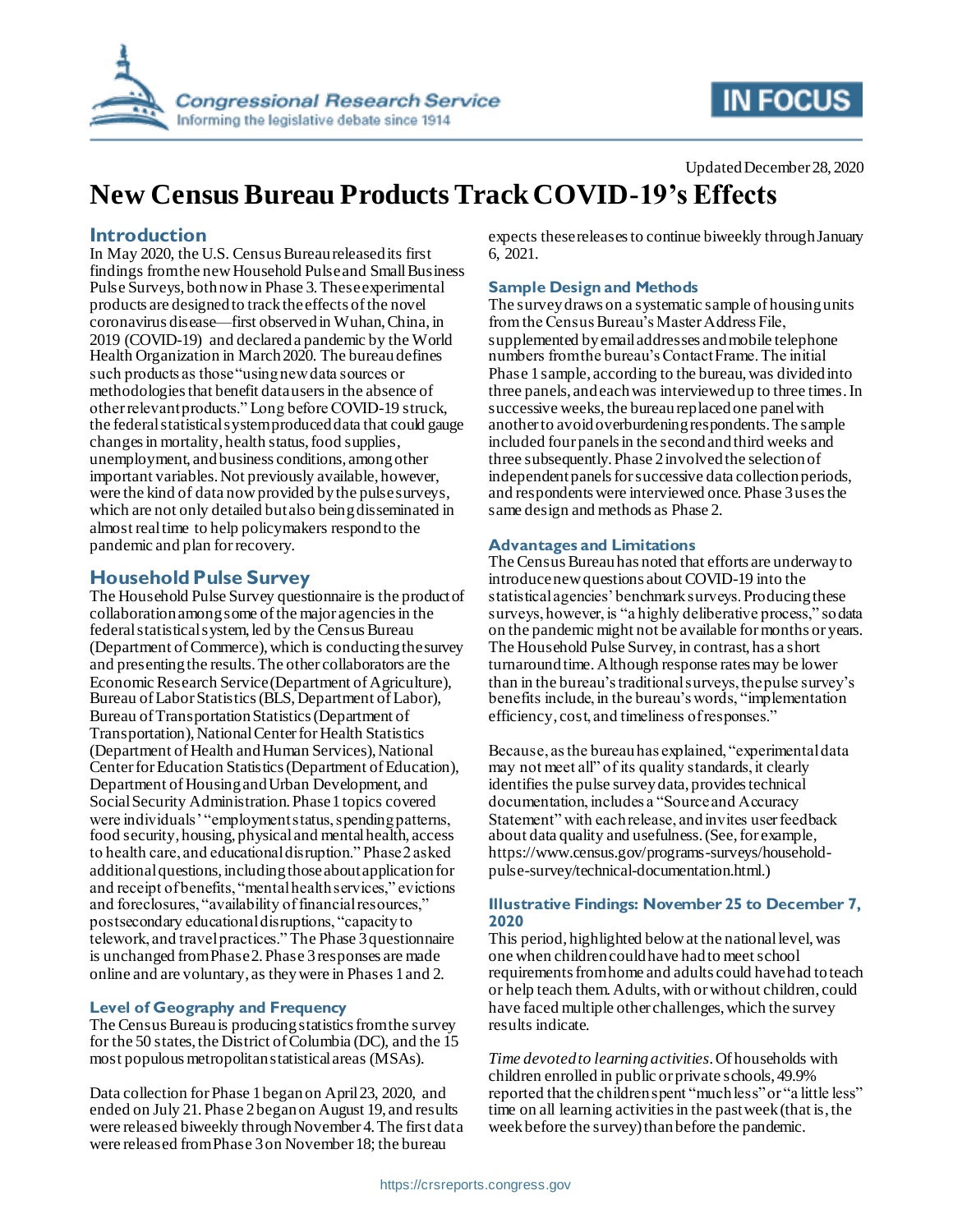*Loss of employment income.* Households with children under age 18 were more likely than childless households (55.3% versus 43.3%) to report loss of employment income since March 13, 2020.

*Food*. Whereas 17.1% of households reported that, before March 13, their households had enough food, but not always the types of food wanted, 24.8% of households reported this situation for the past seven days. The proportions who responded that, before March 13, the household sometimes or often did not have enough to eat were 6.6% and 2.0% respectively, compared with 8.4% and 2.6%, respectively, over the past week. Of households with children under age 18, 8.6% reported sometimes not having enough food for their households before March 13; 2.9% reported often not having enough food. These households acknowledged that they sometimes (10.9%) or often (3.9%) lacked enough food in the past seven days. Unemployed respondents living with children reported sometimes (15.8%) or often (6.2%) having insufficient food for their households in the last week.

*Mental Health*. Over half of respondents (53.4%) reported "feeling nervous, anxious, or on edge"; 45.8% reported "having little interest or pleasure in doing things"; and 43.7% acknowledged "feeling down, depressed, or hopeless" for "several days," "more than half the days," or "nearly every day" during the past week.

*Housing*. Of homeowners with mortgages, 10.1% reported not being up to date with their mortgage payments, while 19.5% of renters had missed rent payments. As for confidence that they could make the next month's payment, 5.1% of owners with mortgages and 13.2% of renters expressed "no confidence"; the respective proportions rose to 8.7% and 19.6% among those not currently employed.

### **Small Business Pulse Survey**

Agencies collaborating on the Small Business Pulse Survey include, among others, the Small Business Administration; Minority Business Development Administration and Bureau of Economic Analysis, both in the Department of Commerce; and BLS.

As in Phases 1 and 2, the Phase 3 questionnaire asks about altered conditions facing small businesses during the pandemic, including effects on "operating revenues and availability of cash; closures; changes in the number of paid employees or hours; the re-hiring of laid-off or furloughed employees; disruption of supply chains; adoption of different business practices; changes in operating capacity; missed loan and other payments; requests [for]/ receipt [of] financial assistance; and overall well-being and outlook for recovery." Responses, like those for the Household Pulse Survey, continue to be online and voluntary in Phase 3.

#### **Level of Geography and Frequency**

The Census Bureau is releasing Phase 3 survey results weekly through January 14, 2021, by state and North American Industry Classification System (NAICS) sector and for the 50 most populous MSAs. Considered out of scope for the survey are agricultural production, railroads, the U.S. Postal Service, monetary authorities, funds and

other financial vehicles, religious grant operations and organizations, private households, public administration, and unclassified entities.

#### **Sample Design and Methods**

The survey's target population is all nonfarm, singlelocation businesses with fewer than 500 employees and annual receipts of at least \$1,000 in the 50 states, DC, and Puerto Rico. Businesses eligible to participate in the survey are those that responded to the 2017 Economic Census. The sample had about 940,500 businesses in the first week and has had about 885,000 since then, after email addresses linked to multiple businesses were removed. As the Census Bureau explained, the sample in all phases of the survey has been divided into nine panels to reduce respondent burden.

#### **Advantages and Limitations**

A key advantage of the survey, as of its household counterpart, is that it provides frequent, detailed information on the topics covered.

The Census Bureau has pointed out that although the sample for the pulse survey is not a probability sample, "weights were applied to ensure that each weekly panel represented the full population."

The survey's definition of "small business" may differ from the definition(s) used by other organizations or federal agencies.

Nonresponse bias could affect the survey; businesses closed due to the pandemic might not respond because they have not received the bureau's request to do so. Also, the survey estimates could be biased if businesses participating in the survey differ systematically from nonparticipants.

#### **Illustrative Findings: December 7 to December 13, 2020**

In response to the survey question, "Overall, how has this business been affected by the COVID-19 pandemic?", a national average of 30.7% of businesses reported a "large negative effect." More than one-third (38.5%) reported decreased "revenues/sales/receipts" in the past week (referring to the week before businesses answered the survey); 5.1% reported temporary or permanent closings; 12.6% answered that they had fewer paid employees; and 21.3% reported that the paid employees worked fewer hours. Disruptions in obtaining supplies were noted by 51.6% of businesses. Almost three-quarters (73.8%) acknowledged requesting assistance from the Paycheck Protection Program (see CRS Report R46284, *COVID-19 Relief Assistance to Small Businesses: Issues and Policy Options*) since March 13, 2020, and 72.7% reported receiving assistance from this source since March 13. Responding to the question "how much time do you think will pass before this business returns to its normal level of operations relative to one year ago?", 45.9% answered "more than six months," while 9.1% did not think the business would return to its normal level of operations or reported it permanently closed.

**Jennifer D. Williams**, Specialist in American National Government